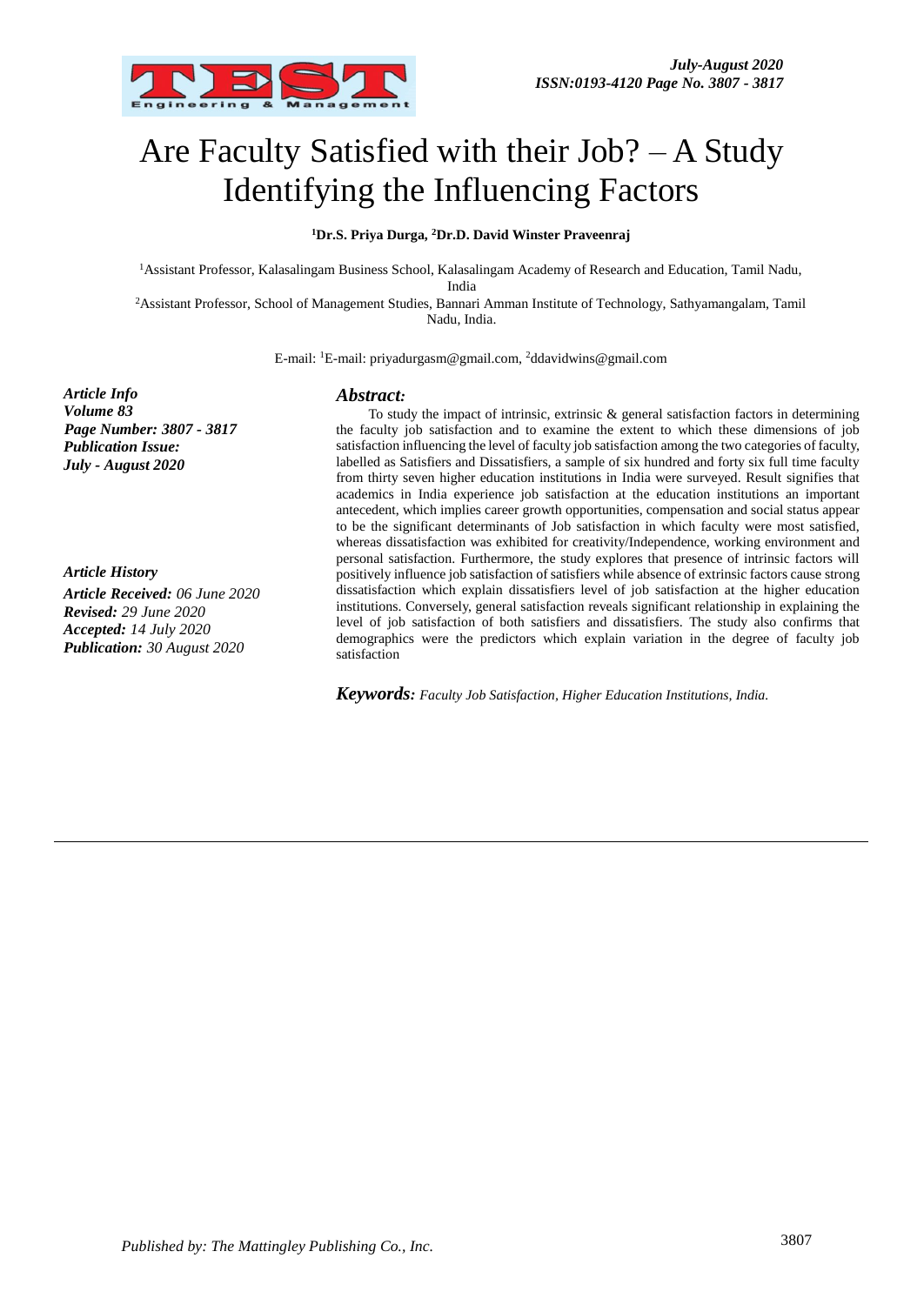

# **I.INTRODUCTION**

Job satisfaction is a pleasurable positive state of mind, as a result of one's job experiences in an organisation. Since the model of job satisfaction emerging at the late 1950's, numerous studies contributed to the discussions in understanding of the factors/facets which determining job satisfaction. Among the earlier studies, Maslow's (1954) need hierarchy theory contribute to the basis of assessment of job satisfaction by identifying that a variety of factors (psychological, social, emotional, economic) collectively have correlation with employees satisfaction with work environment. March and Simon (1958) in their model of organizational equilibrium proposes that employees will be more likely to stay in the organization when they are satisfied with their job. Several years later Herzberg et al.,(1967) first coined and distinguished the factors relating to job satisfaction into two sets of workrelated factors (i.e) Hygiene factors and Motivators. Motivators (intrinsic factors) refers to set of conditions/factors related to job performance which provide high job satisfaction such as achievement, advancement, possibility of growth, responsibility etc, whereas, hygiene factors (extrinsic factors) comprised of institution policies and practices, supervision, inter-personal relations with supervisors, subordinates and peers, job security, working conditions, personal life, status etc, all these factors act as strong dissatisfiers if these factors were absent in the working environment.

Locke (1969) proposed another perspective on job satisfaction and explaining that employees perceive and experience the fulfillment in what they are doing will result in increase in their productivity will constitute job satisfaction. Spector (1985) identified that complete picture of an individual's job satisfaction which can be determined by different facets includes fair pay and fringe benefits, promotion opportunities, supervision, contingent rewards (reward based on performance), operating rules and procedures, colleagues, nature of work, and communication. Dissatisfaction towards any of the facets may also have a negative impact on job satisfaction which leads to turnover. It does support the findings of Job Diagnostic Survey (JDS) of Hackman & Oldham (1975) identified that task identity, skill variety, autonomy, task significance and feedback are the core job characteristics which

measure employee's satisfaction results in low absenteeism and turnover.

Research pertaining to faculty job satisfaction has received much attention as a result of lack of attention towards human capital in academia, the perception of faculty regarding their status in the academic profession and the issue of retention of faculty talent in academia (Gautam Biswas, 2010). Moreover, remarkable growth of higher educational institutions with sanctioned intake capacity of AICTE approved higher education institutions offering UG & PG programs is 25,68,501 in 2018-19, nearly threefold increase in annual intake of students compared to the past decade (AISHE, 2018-19), GATS agreement with Indian educational sector & India's permanent membership with Washington Accord has ultimately changed not only the scenario of higher education by demanding high quality standards in educational programmes including increasing cross border educational opportunities, multidisciplinary engineering education & demand for new learning standards but also changed the role of faculty/teacher in academic to meet the new challenges includes skillset to develop & use of new teaching methodology, enhanced planning and implementing curriculum, new perceptions towards students – teacher relationship (Kavita Bhatnagar et al., 2011).

## **II. LITERATURE REVIEW**

Teachers' job satisfaction refers to the extent a teacher perceives and values various factors such as pay, evaluation, responsibility, collegiality and recognition (Lester, 1982). As it is relevant to physical and mental wellbeing of faculty, an understanding of factors related to job satisfaction of academics is important. Previous research work done in the Indian academic context is discussed below

Bowen & Radhakrishnan (1991) proposed a study to explain the effect of motivator and hygiene factors which influencing job satisfaction of faculty from agriculture education. Result signifies that regarding the motivators, faculty were most satisfied with the career itself and least satisfied with the career development opportunities, whereas with regard to hygiene factors, faulty were most satisfied with the collegial atmosphere, interpersonal relationships and least satisfied with the policies prevailing at the institution. Moreover, the study also found that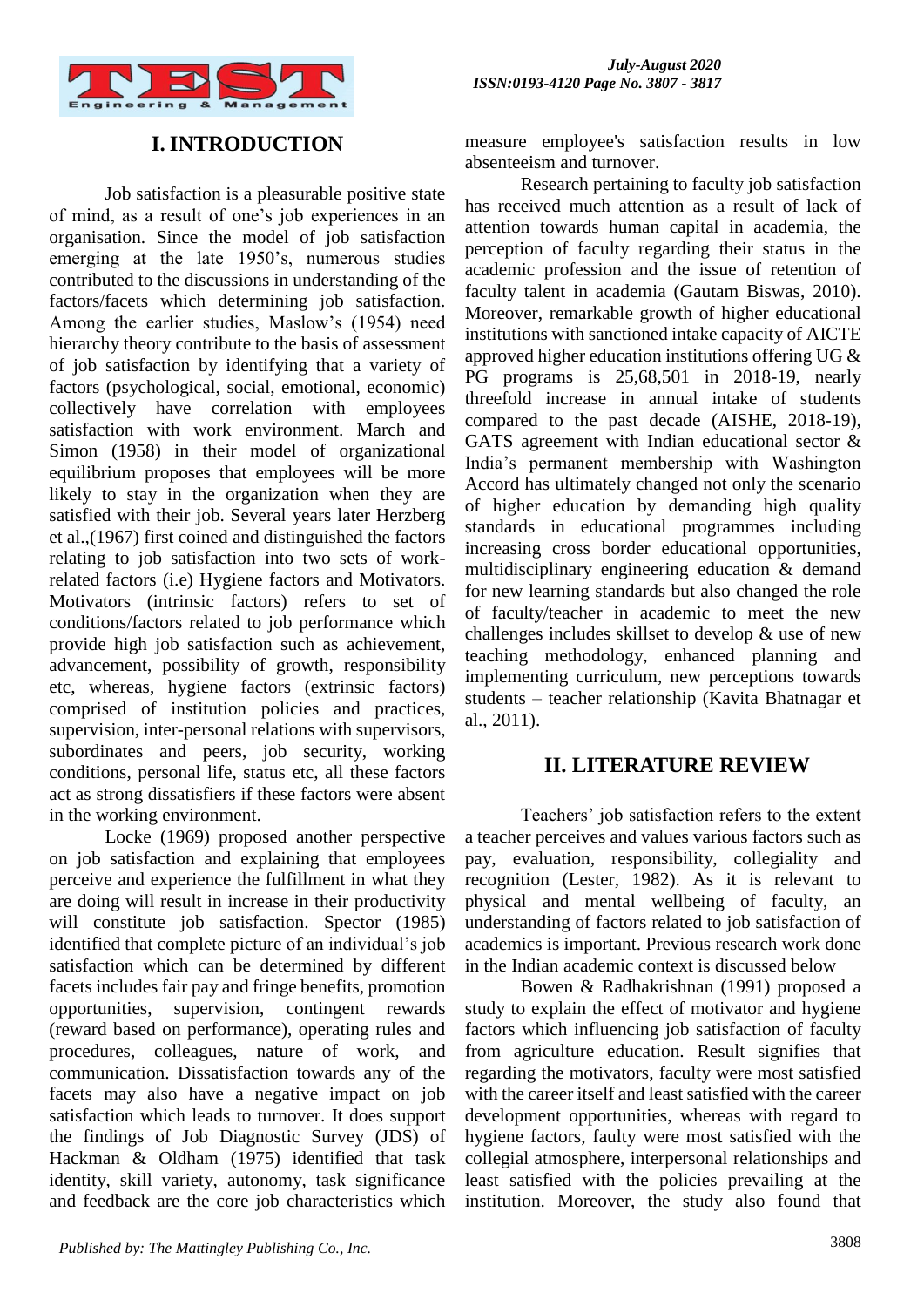

faculty's job satisfaction was an individual behaviour while considering faculty's age, tenure, designation and teaching experience. The study with female faculty in Indian colleges of Karnataka state conversely reveals that attitude towards teaching, teaching career and family responsibility was the predominant influential factors in determining job satisfaction (Mukthamath et al., 1991).

Significant indicators of job satisfaction which emerged from the study done by Rachna Agaral & Munish Nagar (2013) in Business schools in New Delhi includes autonomy, empowerment and recognition proves to be key motivators for job satisfaction in which faculty were most satisfied, whereas dissatisfaction was exhibited for compensation and employment conditions. Study results also explores that career advancement & promotion as the foremost important factor, followed by salary and leave benefits and co-operation & support from colleagues which influence faculty retention at business schools. This study therefore seems to highlight the importance of intrinsic factors in determining faculty job satisfaction but in explaining job satisfaction with retention both intrinsic and extrinsic factors have significant effect. Research conducted by Raja Nandan et al., (2013) on analyzing the job satisfaction of management faculty of higher education institutions in Andhra Pradesh indicated that motivation, work itself, working conditions, working relations, organizations policies & procedures, pay and benefits, teaching performance, research performance and strengths & opportunities appear to be the significant determinants of Job satisfaction, which exhibited variation by designation, qualification, age and experience.

In another research with faculty of Veterinary Sciences and Animal Husbandry in Sher-e-Kashmir University of Agricultural Sciences and Technology in Jammu, Gautam et al., (2006) found that career growth opportunities, Motivation, working condition and support for research have positive and significant effect on job satisfaction and signifies that job satisfaction is a multidimensional phenomenon encompassing more than one factors operating simultaneously. Moreover, the younger faculties are more satisfied when compared to those with a longer service period. Research about factors influencing the job satisfaction of academics by Schulze (2006) revealed that academics were positively inclined towards general job satisfaction. Negative perception

towards teaching career, early exits from teaching profession, psychological withdrawal from the job and demographics were the predictors which explain the degree of faculty job satisfaction. Another study with academics of fifty one private universities in Bangladesh, Ali and Akhter (2009) reveals that salary, working conditions, training facilities, course allocation were the strong dissatisfied factors in explaining positive job satisfaction & retention of academia. Further it has been found that there is no significant difference between male and female faculty members regarding job satisfaction. The study of Sharma and Jyoti (2010) comprised one hundred and twenty academics from Jammu University in India that securities, recognition, new experience, independence, supportive relationship with co-faculty were the most influenced factors in defining academic job satisfaction. Further it has been found out that professor were more satisfied than lecturers and job satisfaction decline in the middle age. In addition to that, the study explains that intrinsic, extrinsic and demographic factors were effecting academic staff's job satisfaction.

Another research by Bhavna and Rajashree (2012) indicates that job satisfaction of the faculty members not only influence their retention at the institutions, but also have influence on academic support to the students. Faculty members feel contented in their job only highly when the management of the institution focuses on aspects like career and opportunities, pay & benefits, support from management and good working condition. Mittal and Raj Kumar Singh (2017), in their work on determinants of job satisfaction of faculty reveals that salary & economic incentives, working conditions and growth opportunities in teaching career were found to be contributing to the faculty job satisfaction, which will have more influence the faculty towards job shift intention. Evidence from the another study conducted among academic staff at higher learning institute in Lesotho by pii (2003) focus on determinants of job satisfaction appeared to be more extrinsic in nature, results found that factors such as compensation, institutional policies and practices, working conditions, supervision and human relations were significantly associated with job dissatisfaction.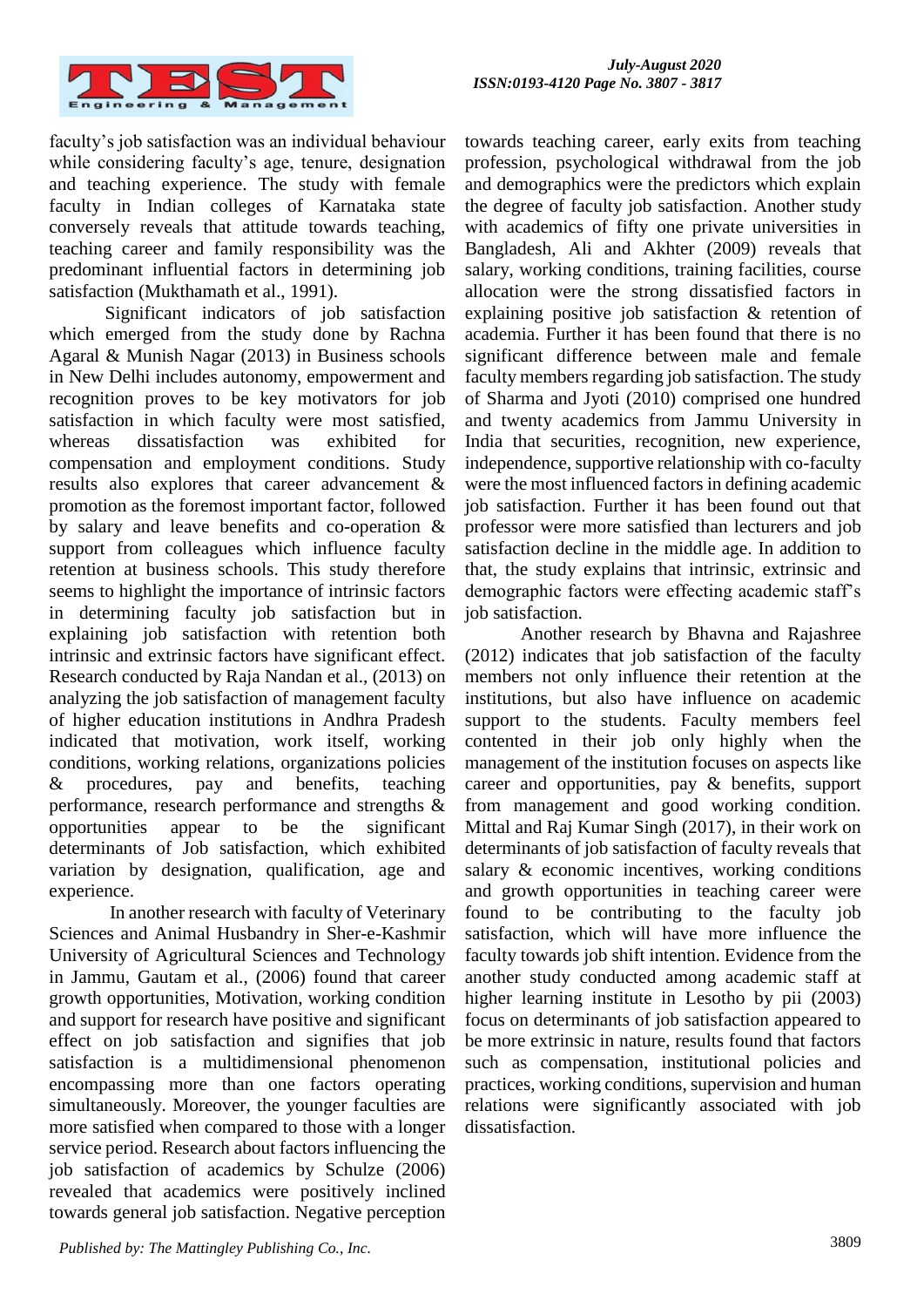

#### **Aim Of The Study**

Despite reasonable amount of research on job satisfaction was carried out in the past, various dimensions (intrinsic, extrinsic and general satisfaction factors) in determining the job satisfaction and the extent to which these dimensions of job satisfaction influencing the level of faculty job satisfaction among the two categories of faculty, labelled as Satisfiers and Dissatisfiers have not yet been explored. Hence the present study is the effort to fill the research gap in this context.

#### **III. Methodology**

Six hundred and forty six full time faculties, selected randomly from thirty seven higher education institutions, having accredited engineering programs by AICTE, India were surveyed. Faculty having at least one year of teaching experience was included in this study, since the present research talks about job satisfaction, one year could be the minimum considerable time for the faculty members to understand and experience the practices prevailing at the institution and to get benefited and satisfied. The surveyed data includes demographic information

includes gender, age, marital status, Experience in teaching, academic credentials and designation, views on Job Satisfaction (JS). The 12 –items scale Minnesota Satisfaction Questionnaire (MSQ) developed by Weiss et al (1967) under three dimensions was used to measure faculty's job satisfaction at the higher education institutions. The reliability results (Table 2) shows that the items of all the facets of job satisfaction are highly reliable.

## **IV. RESULTS & DISCUSSION**

Table 1 explains the information on the distribution of six hundred and forty six faculty concerning various categories of five demographic variables. Of which, 60% of respondents were male & nearly 51% of respondents belong to the age group of 31-40 years. 40% of the respondents were holding post graduate qualification; only 25% of the respondents holding doctoral degree. Most of the respondents were in the cadre of "Assistant Professor" (61%) and 43% having teaching experience of 5 years and below. All these sample composition shows that the ratio of young faculty was high.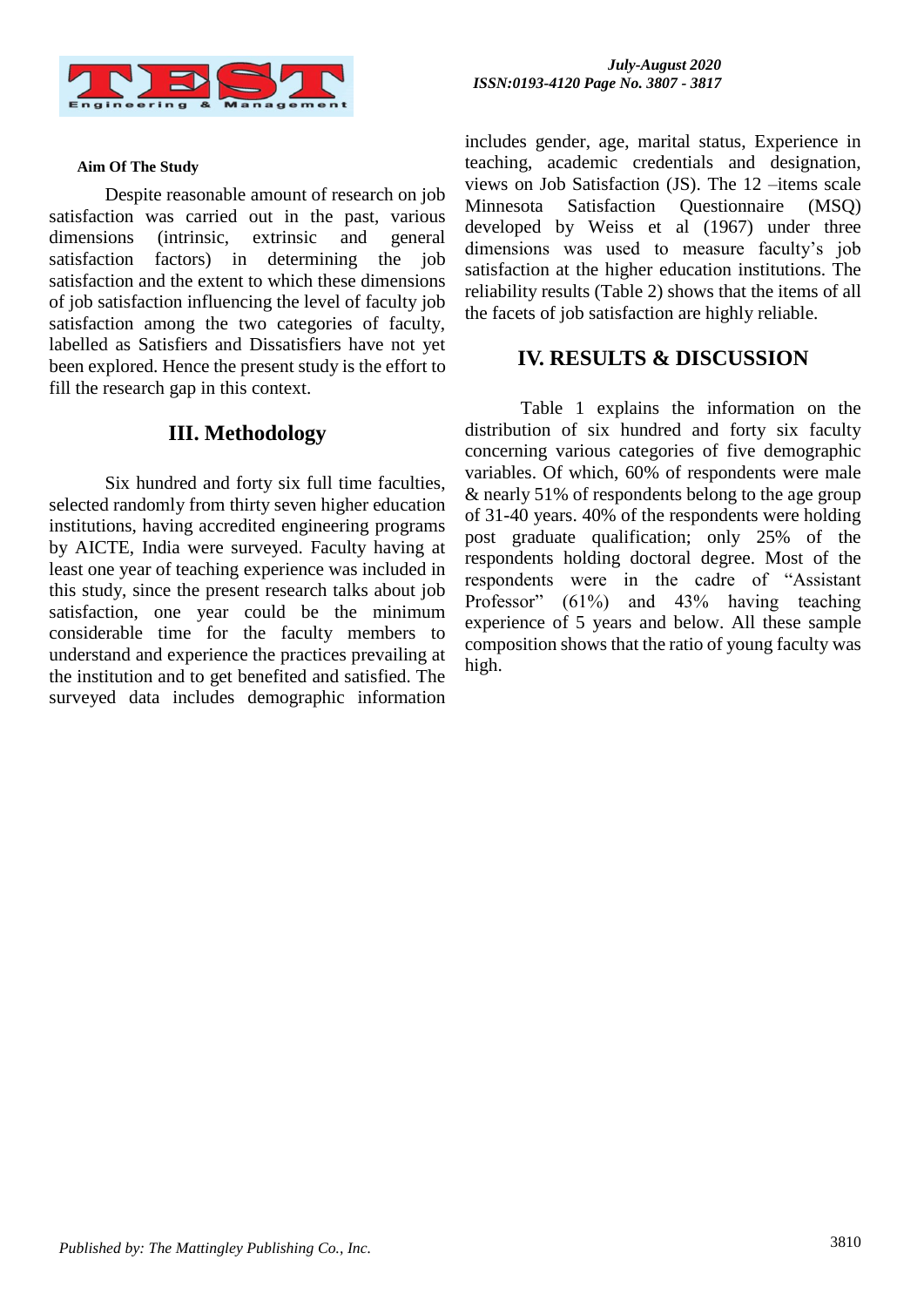

| <b>Demographic Variables</b> | rusie 1. sumple composition<br><b>Categories</b> | <b>Frequency</b> | $\frac{0}{0}$ |  |
|------------------------------|--------------------------------------------------|------------------|---------------|--|
|                              |                                                  | $(N=646)$        |               |  |
| <b>Gender</b>                | Male                                             | 385              | 60            |  |
|                              | Female                                           | 261              | 40            |  |
| Age                          | 30 years & younger                               | 215              | 33            |  |
|                              | $31 - 40$ years                                  | 327              | 51            |  |
|                              | Older than 40 years                              | 104              | 16            |  |
| <b>Academic</b>              | Doctorate                                        | 163              | 25            |  |
| <b>Credentials</b>           | Master's degree & higher                         | 227              | 35            |  |
|                              | Post Graduate                                    | 256              | 40            |  |
| <b>Designation</b>           | Professor or higher                              | 129              | 20            |  |
|                              | Associate professor                              | 122              | 19            |  |
|                              | Assistant professor                              | 395              | 61            |  |
|                              | 5 years & less                                   | 278              | 43            |  |
| <b>Teaching</b>              | $6 - 10$ years                                   | 148              | 23            |  |
| <b>Experience</b>            | $11-15$ years                                    | 106              | 16            |  |
|                              | More than 15 years                               | 114              | 18            |  |

**Table 1: Sample Composition**

In this study, a SEM (Structural Equation Modelling) using AMOS was carried out to examine the role of various dimensions of job satisfaction (Intrinsic, Extrinsic & General satisfaction factors) in determining faculty's job satisfaction and also to explore the extent, these dimensions of job satisfaction influencing the level of faculty job satisfaction among the two categories of faculty, labeled as Satisfiers.

## *H1 (a) intrinsic factors (b) extrinsic factors (c) general satisfaction factors have significant effect in determining the faculty's job satisfaction at Higher Education Institutions in India*

The result of the Confirmatory Factor Analysis (Table 2) shows that the standardized factor loadings/estimate is greater than 0.50 for all the three dimensions of Job Satisfaction: Intrinsic, Extrinsic & General satisfaction factors, which shows the content validity of the constructs (Hair et al., 2010). It does match with the content model of Herzberg et al., 1967; Locke, 1969; Hackman & Oldham, 1975 that job satisfaction is multidimensional which can be determined by more than one dimension.

The co-efficient (standardized) of various dimensions of job satisfaction (Table 2) explains that all the three dimensions: Intrinsic, Extrinsic & General satisfaction factors have significant effect in measuring the job satisfaction of faculty in Indian Higher Education Institutions. It does support the earlier research findings in the Indian academic context (Bowen & Radhakrishnan 1991; Sharma & Jyoti, 2010; Agarwal & Munish Nagar, 2013; Raja Nandan et al., 2013) which explains that to determine faculties job satisfaction, in the academic context of India, multi-dimensional approach can provide a more complete picture in measuring individual's job satisfaction because dissatisfaction towards any of the facets may also have a negative impact on job satisfaction.

**Table 2: Results of Confirmatory Factor Analysis (CFA) of Dimensions of Job satisfaction & Overall Job Satisfaction along with Reliability**

| <b>Items</b>      |                  | <b>Dimensions of Job satisfaction</b> |                        | <b>Overall Job Satisfaction (JS)</b> |                     |         |
|-------------------|------------------|---------------------------------------|------------------------|--------------------------------------|---------------------|---------|
| <b>Hypothesis</b> |                  |                                       | <b>Standardized</b>    | <b>Cronbach</b>                      | <b>Standardized</b> | t-value |
|                   |                  |                                       | <b>Factor loadings</b> | <b>Alpha</b>                         | co-efficient        |         |
| H1                | <b>Intrinsic</b> | Career Advancement                    | 0.882                  | 0.905                                | 0.979               | 11.865  |
|                   | <b>Factors</b>   | Opportunities                         |                        |                                      |                     |         |
|                   | $(\mathbf{IF})$  | Recognition                           | 0.845                  |                                      |                     |         |
|                   |                  | Independence/Creativity               | 0.777                  |                                      |                     |         |
|                   |                  | <b>Job Security</b>                   | 0.842                  |                                      |                     |         |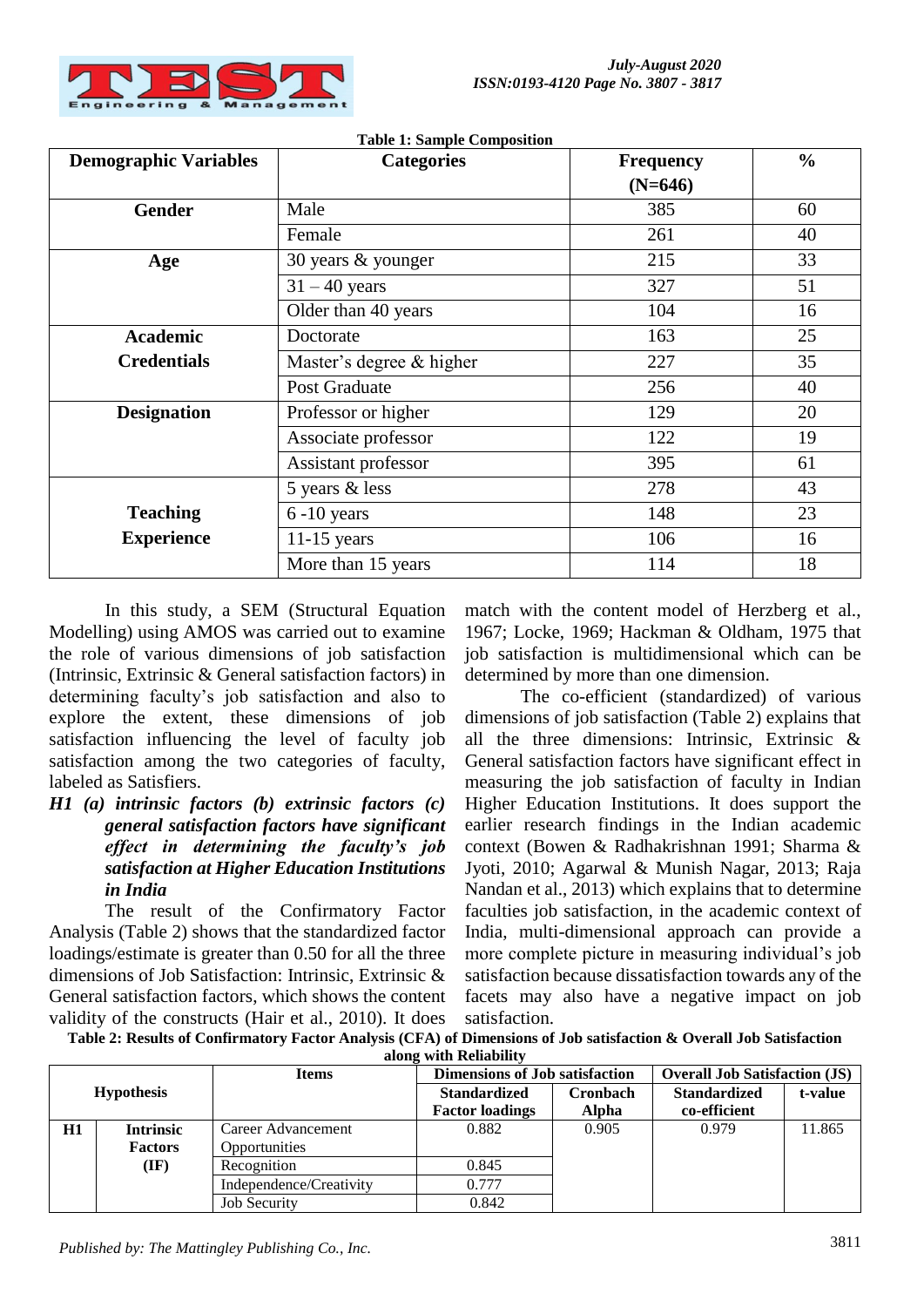

|                     | Achievement                                         | 0.797 |       |       |        |
|---------------------|-----------------------------------------------------|-------|-------|-------|--------|
| <b>Extrinsic</b>    | Compensation                                        | 0.962 |       | 0.729 | 13.661 |
| <b>Factors (EF)</b> | Interpersonal Relationship<br>(with HOD/Management) | 0.637 | 0.852 |       |        |
|                     | Social Climate                                      | 0.957 |       |       |        |
|                     | <b>Working Environment</b>                          | 0.501 |       |       |        |
| <b>General</b>      | Societal contribution                               | 0.872 |       | 0.860 | 18.615 |
| <b>Satisfaction</b> | <b>Social Status</b>                                | 0.924 | 0.913 |       |        |
| (GS)                | Career satisfaction                                 | 0.861 |       |       |        |

Intrinsic factors have high influence in determining the faculty's job satisfaction with the coefficients of 0.979 (Table 2). The standardized factor estimates of the CFA results (Table 2) signifies that regarding Intrinsic Factors (IF) faculty were most satisfied with the career development opportunities (0.882) followed by Recognition(0.845), job security (0.842), Achievement (0.797) and least satisfied with Independence/creativity in doing their job. Findings concerning higher education institutions faculty job satisfaction with intrinsic factors are supported by studies Bowen & Radhakrishnan (1991); Rachna Agarwal & Munish Nagar, (2013); Mittal and Raj Kumar Singh (2017)

General Satisfaction factors (GSF) was the facet next to Intrinsic factors with the co-efficient of 0.860 has the relative power to influence faculty's job satisfaction at higher education institutions in India. Findings with regard to general satisfaction does support the earlier studies of Gautam et al.,  $(2006)$ ; Sharma & Jyoti, (2010) which reveals that academics were positively inclined towards general job satisfaction other than job related factors. The standardized factor estimates of the CFA results (Table 2) signifies that with regard to General Satisfaction factors (GSF) faculty were most satisfied with the "social status (0.924)" which makes them feel that the teaching career deserves a place in the economy/society followed by societal contribution (0.872) and least satisfied with the personal satisfaction in their teaching career (0.861). While understanding the perception of faculty in higher education career choice, status in the society and a sense of personal satisfaction also have influence in measuring teachers job satisfaction.

As revealed by the co-efficient (Table 2) extrinsic factors appear to be the least facet among the three determinants but it also a significant one (standardized co-efficient of 0.729) in determining the faculty job satisfaction. Considering the Extrinsic factors, faculty were most satisfied with the factor

"Compensation  $(0.962)$ "(i.e) the amount of pay  $\&$ benefits they receive followed by Social climate (0.957), Interpersonal Relationship with HOD/Management (0.637) and least satisfied with the working environment (0.501). Satisfaction of academics could be determined positive only when prominence should be given to these extrinsic factors. It does support the studies of Bowen & Radhakrishnan, (1991); Ali & Akhter, (2009); Rachna Agaral & Munish Nagar, (2013); pii,( 2003).

## *H2: Dimensions of job satisfaction (Intrinsic, extrinsic, general satisfaction factors) will significantly influence the faculty job satisfaction among the two categories of faculty (a) satisfiers (b) dissatisfiers*

To determine the level of job satisfaction of faculty of Higher Education Institutions, India, their sum of scores on the three dimensions of job satisfaction were divided and grouped into two categories of faculty, labelled as "Satisfiers" (faculty having high job satisfaction score) and "Dissatisfiers" (faculty having least job satisfaction score). Table 3 shows the comparative structural model of both satisfiers and dissatisfiers with standardized coefficients exposes that all the three dimensions of job satisfaction were highly correlated with job satisfaction of both categories of faculty i.e. satisfiers and dissatisfiers.

An interesting finding from the results of comparative model (Table 3) shows that the effect of Intrinsic factors (IF) on faculty's job satisfaction were highly significant for satisfiers. It signifies that satisfying the faculty in their job at the Higher Education Institutions is no longer by means of extrinsic factors, it's quite different and some significant intrinsic factors related to job performance have been emerged as strong motivators which explains the job satisfaction of satisfiers. Whereas, regarding dissatisfiers group of faculty, the role of extrinsic factors reveals a significant correlation exist between extrinsic factors and dissatisfaction towards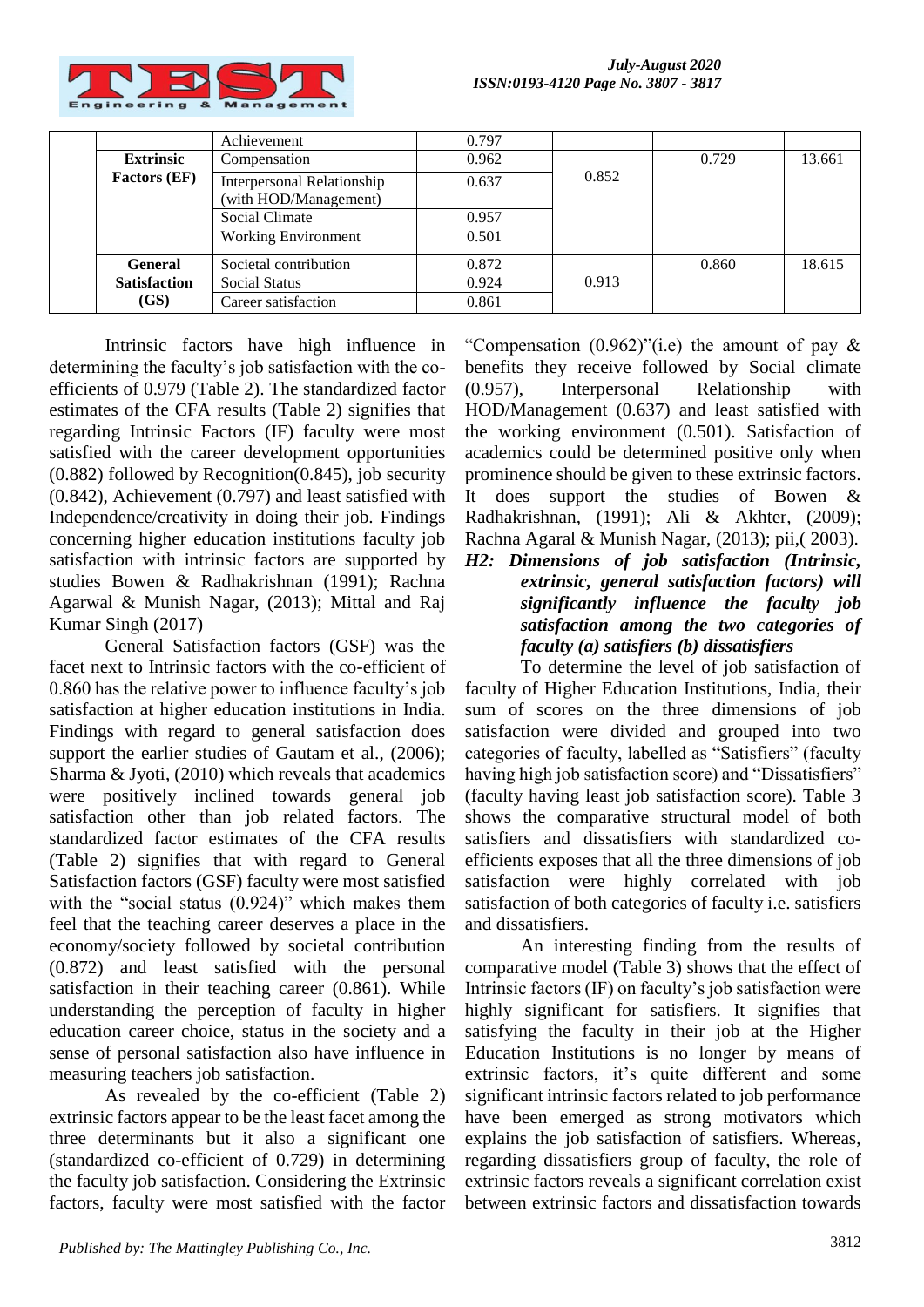

faculty job at the Higher Education Institutions. This may due to the fact that factors regarding with context of job including inter-personal communication with supervisors, subordinates and peers, job security,

working conditions etc., all these act as strong dissatisfiers if these factors were absent in the institution.

| <b>Hypothesis</b><br>No & Path |                                        | <b>Groups of Faculty</b>                              |                |                                                              |             |                                           |  |
|--------------------------------|----------------------------------------|-------------------------------------------------------|----------------|--------------------------------------------------------------|-------------|-------------------------------------------|--|
|                                |                                        | <b>Satisfiers</b><br>(having high satisfaction score) |                | <b>Dissatisfiers</b><br>(having least satisfaction<br>score) |             | <b>Hypothesis (Results)</b>               |  |
|                                |                                        | <b>Standardized</b><br>co-efficient                   | P value        | <b>Standardized</b><br>co-efficient                          | P value     |                                           |  |
|                                | Intrinsic<br>factors                   | 0.397                                                 | $\leq 0.001**$ | 0.187                                                        | $< 0.002*$  | Supported (Satisfiers ><br>Dissatisfiers) |  |
| H2                             | <b>Extrinsic Factors</b>               | 0.143                                                 | $< 0.002*$     | 0.380                                                        | $< 0.001**$ | Supported (Dissatisfiers ><br>Satisfiers) |  |
|                                | <b>General Satisfaction</b><br>Factors | 0.357                                                 | $\leq 0.001**$ | 0.195                                                        | $< 0.001**$ | Supported (Dissatisfiers ><br>Satisfiers) |  |

|  | Table 3: Results of Comparative Structural Model - among Satisfiers & Dissatisfiers |  |
|--|-------------------------------------------------------------------------------------|--|
|  |                                                                                     |  |

\*Standardized co-efficient is significant at 5%, where p<.05

\*\*Standardized co-efficient is significant at 1%, where p<.01

It does synchronize with the content model of Herzberg et al.,(1967); Locke (1969) implies that presence of intrinsic factors will positively influence job satisfaction while absence of extrinsic factors cause strong dissatisfaction towards their job. It does also validate the earlier research findings from academic context (Bowen & Radhakrishnan, 1991; Ali and Akhter, 2009; Rachna Agaral & Munish Nagar, 2013; Raja Nandan et al., 2013; Mittal and Raj Kumar Singh,2017)

Moreover the effect of general satisfaction factors on faculty's job satisfaction was highly significant for both satisfiers and dissatisfiers. More often the factors regarding the psychological state of faculty towards their career signifies the job satisfaction of satisfiers, also it does influence the job satisfaction of dissatisfiers when there is absence of such psychological state among themselves. Findings with regard to general satisfaction do support the earlier studies of India (Schulze, 2006; Gautam et al., 2006; Sharma & Jyoti, 2010).

*H3: Effect of dimensions (Intrinsic, Extrinsic & General satisfaction factors) of job satisfaction with regard to various categories* 

## *of demographic variables are significantly different or not*

The results of Independent Sample t test (significant values of the t statistics) (Table 4) for the demographic variables gender & one way Independent ANOVA test (significant values of the F statistics)(Table 4) for the demographic factors age, academic credentials, designation and teaching experience were found to be less when compared to 0.05, which indicates that the effect of various dimensions (Intrinsic, Extrinsic & General satisfaction factors) in determining the faculty's job satisfaction at the higher educational institutions in India across various categories of five demographic variables (gender, age, academic credentials, designation, teaching experience) was significantly different. Result (Table 4) explores that the categories of Demographic variables; female, doctorates, above 40 years of age, cadre of professor or higher, faculty having above 15 years of teaching experience are different in their perception towards the dimensions of job satisfaction. Besides it implies that all these categories have high mean score for intrinsic factors, followed by general satisfaction factors and extrinsic factors of job satisfaction.

| Demographic | <b>Test results</b>     | <b>Intrinsic Factors</b> | <b>Extrinsic Factors</b> | <b>General Satisfaction</b> |  |  |
|-------------|-------------------------|--------------------------|--------------------------|-----------------------------|--|--|
| variable    |                         |                          |                          | <b>Factors</b>              |  |  |
| Gender      | T statistics*           | $-2.601$                 | $-3.049$                 | $-2.887$                    |  |  |
|             | T test (sig.value)      | 0.010                    | 0.002                    | 0.004                       |  |  |
|             | <b>Null Hypothesis</b>  | <b>Rejected</b>          | <b>Rejected</b>          | <b>Rejected</b>             |  |  |
|             | Category (having higher | <b>Female</b> (3.73)     | <b>Female</b> (3.34)     | <b>Female</b> (3.50)        |  |  |
|             | mean value)             |                          |                          |                             |  |  |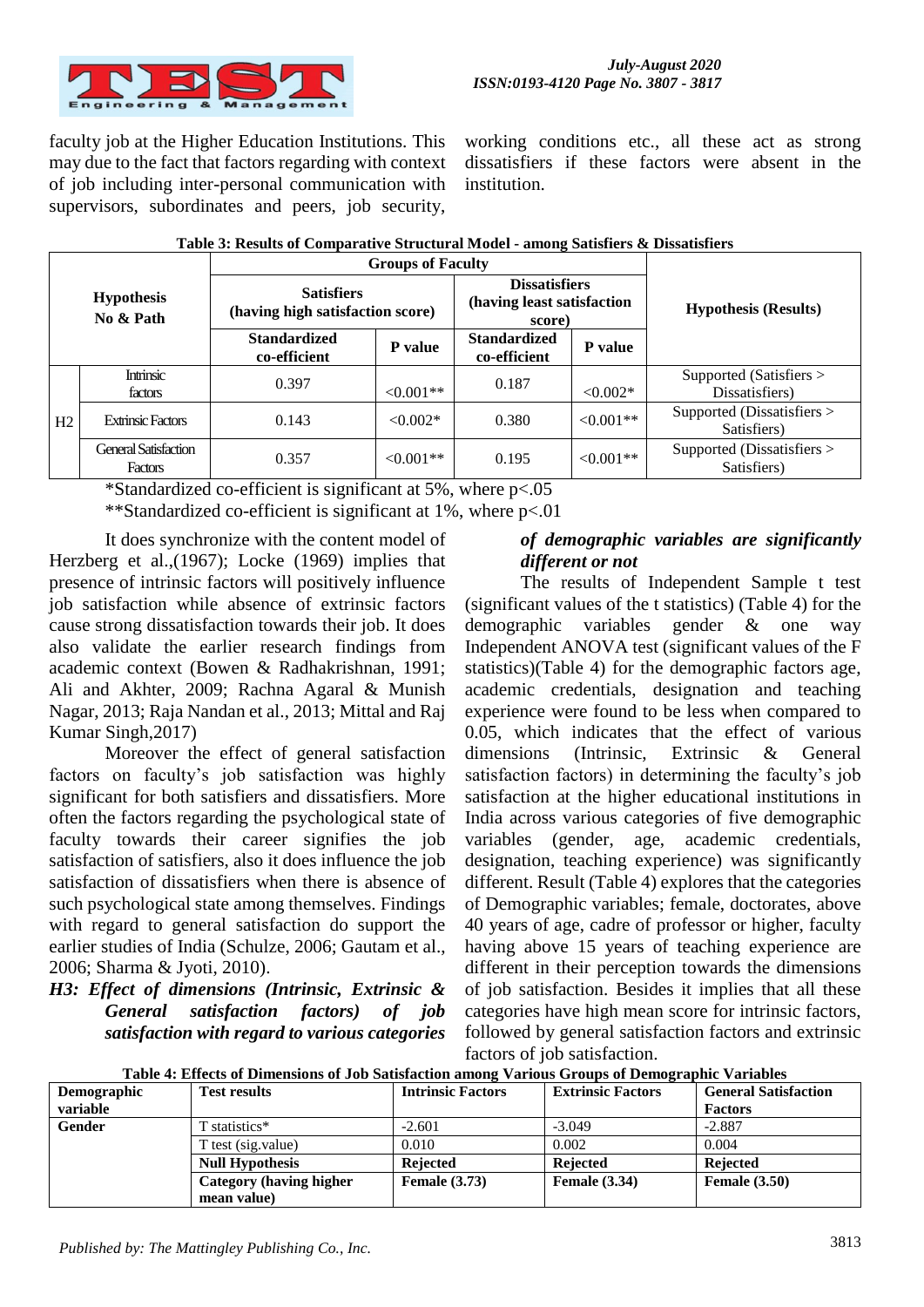

| Age                | F statistics**                                 | 25.394                     | 32.224                     | 29.094                     |
|--------------------|------------------------------------------------|----------------------------|----------------------------|----------------------------|
|                    | F test (sig.value)                             | 0.000                      | 0.000                      | 0.000                      |
|                    | <b>Null Hypothesis</b>                         | <b>Rejected</b>            | <b>Rejected</b>            | <b>Rejected</b>            |
|                    | <b>Category (having higher)</b>                | <b>Above 40 Years</b>      | <b>Above 40 Years</b>      | Above 40 Years (3.84)      |
|                    | mean value)                                    | (4.01)                     | (3.60)                     |                            |
| <b>Academic</b>    | F statistics**                                 | 43.976                     | 46.764                     | 41.246                     |
| credentials        | F test (sig.value)                             | 0.000                      | 0.000                      | 0.000                      |
|                    | <b>Null Hypothesis</b>                         | <b>Rejected</b>            | <b>Rejected</b>            | <b>Rejected</b>            |
|                    | <b>Category (having higher)</b><br>mean value) | Doctorate (4.07)           | Doctorate (3.66)           | Doctorate (3.80)           |
| <b>Designation</b> | F statistics**                                 | 64.022                     | 67.842                     | 50.519                     |
|                    | F test (sig.value)                             | 0.000                      | 0.000                      | 0.000                      |
|                    | <b>Null Hypothesis</b>                         | <b>Rejected</b>            | <b>Rejected</b>            | <b>Rejected</b>            |
|                    | <b>Category (having higher)</b>                | <b>Professor or Higher</b> | <b>Professor or Higher</b> | <b>Professor or Higher</b> |
|                    | mean value)                                    | (4.21)                     | (3.80)                     | (3.96)                     |
| <b>Teaching</b>    | F statistics**                                 | 40.219                     | 61.311                     | 46.384                     |
| <b>Experience</b>  | F test (sig.value)                             | 0.000                      | 0.000                      | 0.000                      |
|                    | <b>Null Hypothesis</b>                         | <b>Rejected</b>            | <b>Rejected</b>            | <b>Rejected</b>            |
|                    | <b>Category (having higher)</b>                | More than 15 Years         | More than 15 Years         | More than 15 Years         |
|                    | mean value)                                    | (4.11)                     | (3.77)                     | (3.98)                     |

\*T Statistics of Independent Sample t Test (for variables having two categories)

\*\* F Statistics of One way Independent Measure ANOVA (for variables having more than two categories)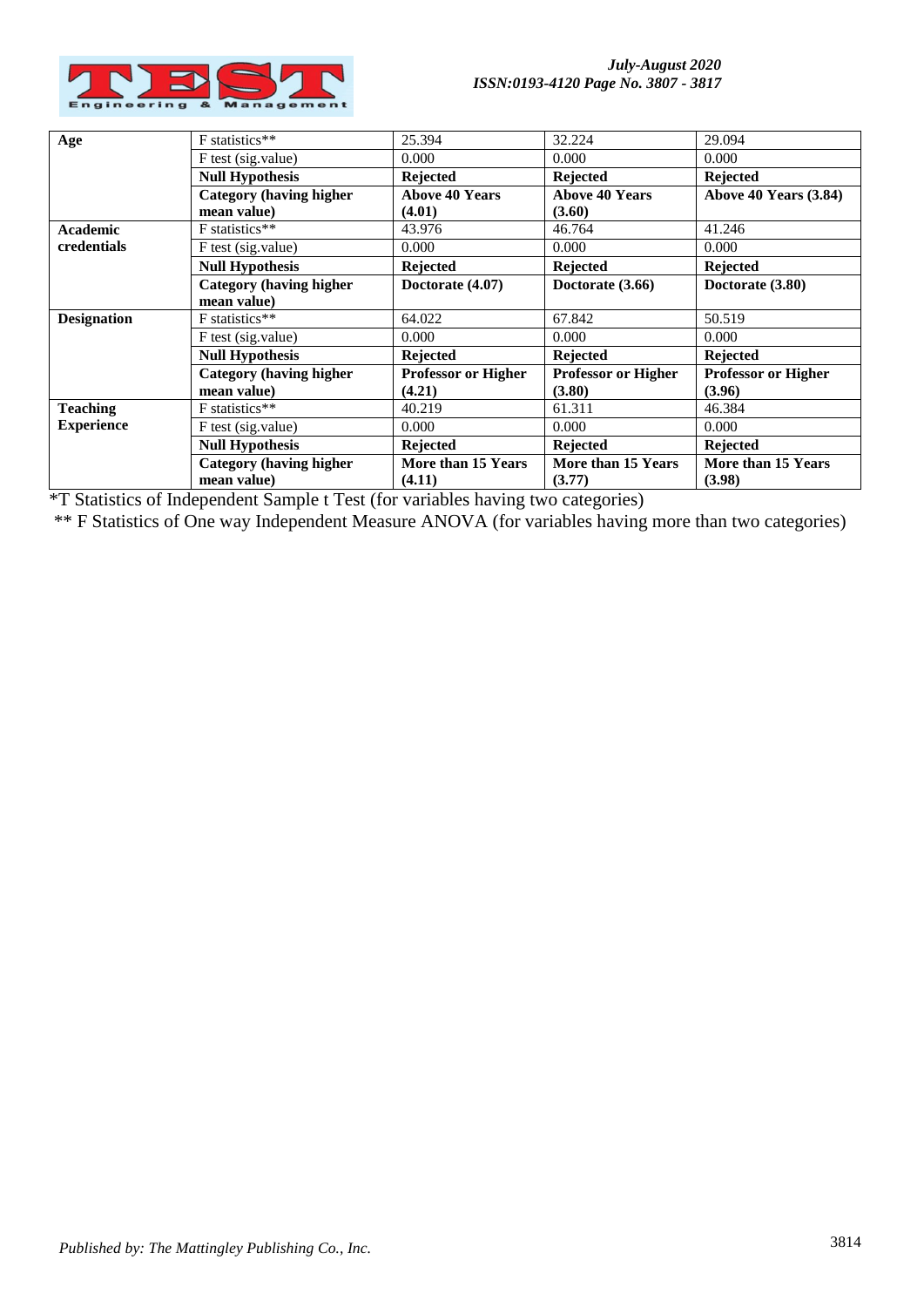

Moreover the T test  $&$  F test statistics (Table 4) reveals that dimensions of job satisfaction exhibited variation, it does match with the earlier studies of Bowen & Radhakrishnan (1991); Gautam et al., (2006); Raja Nandan et al., (2013) Schulze (2006), which confirms that faculty's job satisfaction was an individual behaviour while considering faculty's gender, age, academic credentials, designation, teaching experience.

# **V. CONCLUSION**

Intrinsic, extrinsic & general satisfaction factors have significantly influencing faculty job satisfaction at Higher Education Institutions which confirms that job satisfaction is multidimensional which can be determined by more than one dimension.

With regard to intrinsic factors faculty were most satisfied with the career development opportunities and least satisfied with Independence/creativity in doing their job, whereas with regard to extrinsic factors faculty were most satisfied with compensation and least satisfied in institution working environment. Moreover, regarding general satisfaction factors, faculty was most satisfied with social status and least satisfied while considering the personal satisfaction towards the teaching career. Management of higher education institutions can place emphasis on the determinants including career development opportunities supportive collegial atmosphere, interpersonal relationships, societal status and career satisfaction, to make the faculties' feel satisfied with their job at the institutions. Furthermore, the study also found that faculty's job satisfaction was an individual behaviour while considering faculty's gender, age, academic credentials, designation, teaching experience.

The effect of dimensions (intrinsic, extrinsic & general satisfaction factors) of job satisfaction on both categories of faculty i.e. satisfiers and dissatisfiers signifies that the role of intrinsic factors (i.e) the factors related to inner motives of job performance will

Xpredominantly derive the job satisfaction of satisfiers. Stakeholders of the higher education institutions have taken into account the changing scenario of higher education and demand for new learning standards which changed the role of faculty/teacher in academic, hence satisfying such faculty in their job is no longer extrinsic. Whereas, absence of extrinsic factors at the institutions have emerged as the significant relation, in explaining job dissatisfaction. In addition to that more recently, general satisfaction factors also act as the significant factors in measuring higher job satisfaction. Management of the education institutions focus on higher studies place emphasis on all the dimensions: intrinsic factors (career development opportunities, recognition, job security, achievement & Independence/creativity), extrinsic factors (compensation, Social climate, Interpersonal Relationship with HOD/Management & working environment) & general satisfaction factors (psychological state of faculty; societal contribution, social status & career satisfaction) as it signifies the effect on determining the faculty job satisfaction at the institutions, but once established strategies to satisfy the faculty it serves as a key for managing talent in higher education institutions.

# **VI. REFERENCES**

- 1. All India Survey on Higher Education (AISHE) 2018-19, Department of Higher Education, Ministry of Human Resource Development, Government of India, 2020
- 2. Ali T & Akhter I 2009. Job satisfaction of faculty members in private universities in the context of Bangladesh. *International Business Research*, 2(4): 167-175.
- 3. Bhavna R Shetty & Rajashree Gujarathi. (2012). "A Study of Faculty Job Satisfaction and its Impact on Student Satisfaction In Management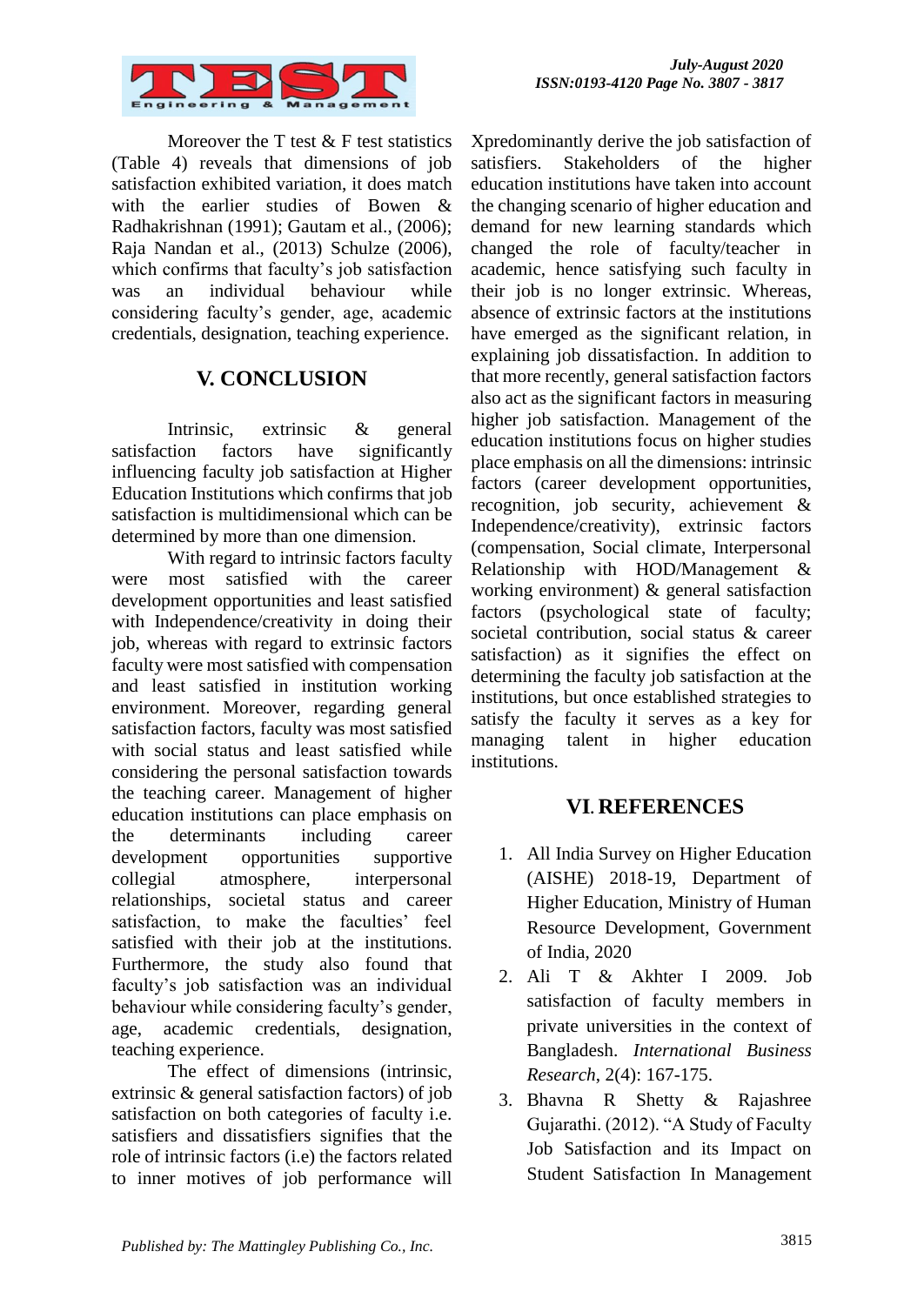

Institutes of Nashik District Affiliated to University of Pune", IOSR Journal of Business and Management, 3(4): 01-08.

- 4. Bowen BE & Radhakrishna RB 1991. Job satisfaction of Agricultural Education Faculty: a constant phenomenon. *Journal of Agricultural Education*, 32 (2): 16 - 22.
- 5. Gautam Biswas, Chopra KL, Jha CS & Singh DV 2010. *Profile of Engineering Education in India*, Narosa Publishing House, New Delhi.
- 6. Gautam M, Mandal K & Dalal RS 2006. Job satisfaction of faculty members of veterinary sciences: an analysis, *Livestock Research for Rural Development,* 18(7): 29-40.
- 7. Hackman JR & Oldham GR 1975. Development of the Job Diagnostic Survey, *Journal of Applied Psychology*, 60: 159-170.
- 8. Herzberg F, Mausner B, Snyderman E & Barbara B (2nd ed) 1967. *The motivation to work*, New York: McGraw Hill Inc.
- 9. Joseph F Hair, William C, Black Barry J, Babin Rolph E, Anderson  $(7<sup>th</sup>$  ed.) 2010. *Multivariate Data Analysis*. NJ: Pearson Prentice Hall.
- 10. Kavita Bhatnagar, Srivastava Kalpana & Amarjit Singh 2010. Is Faculty Development Critical to Enhance Teaching Effectiveness, *Industrial Psychitatry Journal*, 19(2): 138-141.
- 11. Locke EA 1969. What is job satisfaction? *Organizational Behaviour and Human Performance*, 4:309-336.
- 12. March JG & Simon HE. 1958. *Organizations*. New York: John Wiley.
- 13. Maslow AH 1954. *Motivation and personality*. New York: Harper.
- 14. Mittal, R.K & Raj Kumar Singh. (2017). "Determinants of Faculty Retention: A Study of Engineering and Management Institutes in the State of Uttar Pradesh and NCR Delhi", *International Journal of Management Excellence*, 8(2):916-923.
- 15. Mukthamath GC, Gaonkar V & Khadi PB 1991. Factors influencing job involvement and job satisfaction among women teachers. *Indian Journal of Behaviour*, 15 (3): 40 - 48.
- 16. Pii JS 2003. Job satisfaction among academic staff at institutions of higher learning in Lesotho. Unpublished PhD thesis. Bloemfontein: University of the Free State.
- 17. Schulze 2006. Factors Influencing Job Satisfaction of Academics in Higher Education, *South African Journal of Higher Education,* 20 (2): 318-335
- 18. Spector PE 1985. Measurement of human service staff satisfaction: Development of the job satisfaction survey. American Journal of Community Psychology, 13:693-713.
- 19. Sharma & Jyoti 2010. Job Satisfaction of University Teachers: An Empirical Study, *Journal of Services Research,* 9(2): 51-80
- 20. Rachna Agrawal & Munish Nagar 2013. *A* study on impact of job satisfaction of faculty members on student satisfaction in business schools in Delhi & NCR region, *International journal of Organizational behaviour and Management Perspectives,* 2(2): 322- 330.
- 21. Raja Nandan D & Siva Rama Krishnan K 2013. Determinants of Job